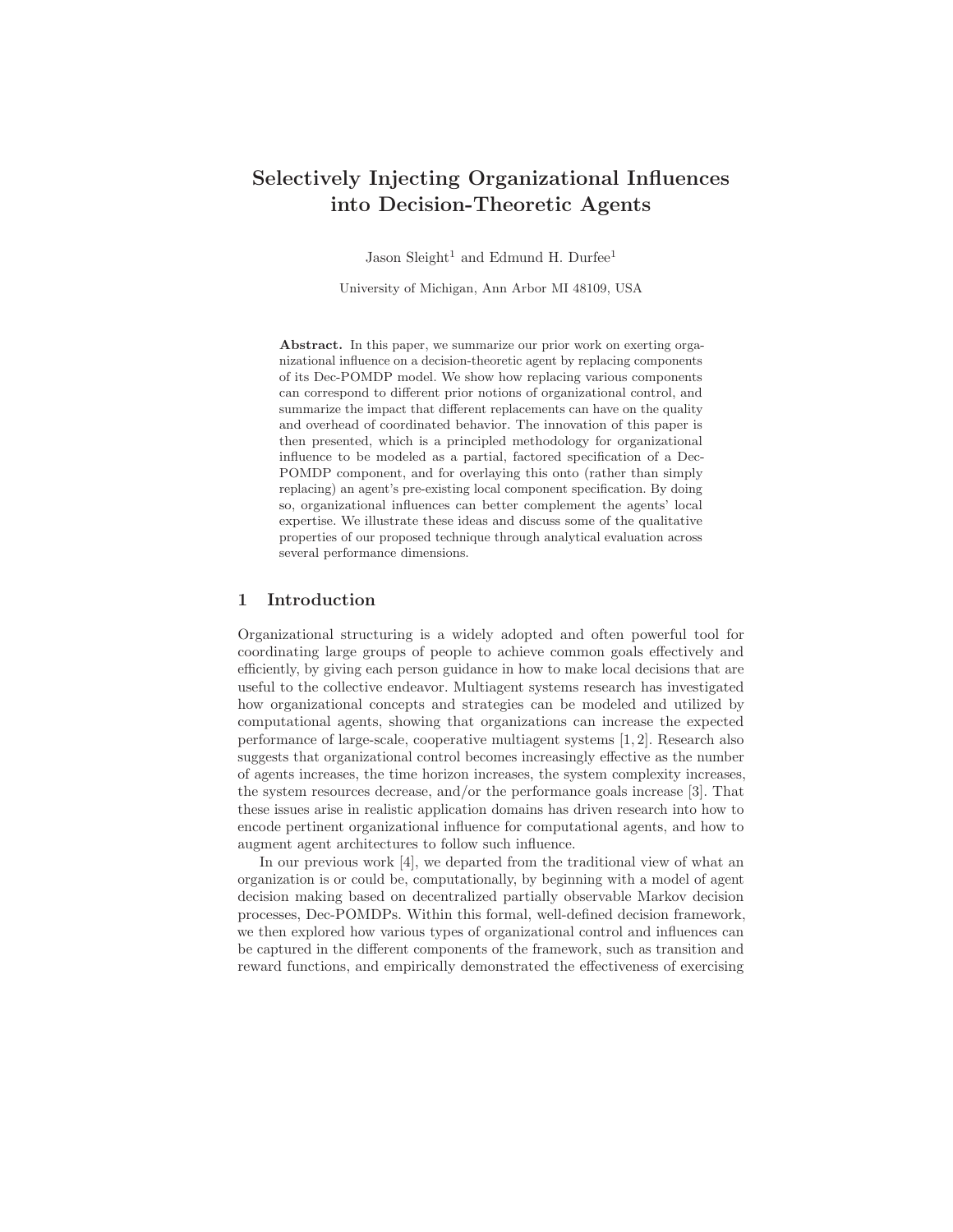#### 182 Jason Sleight and Edmund H. Durfee

organizational influence both within each of the components individually as well as across multiple components collectively.

In this paper, we extend that work to provide more flexible organizational specifications. Namely, the organizational influences should be able to complement, rather than override, the agents' pre-existing local skills, knowledge, and expertise captured in the components of its local decision-theoretic model. As a simple example, an agent may have carefully tuned parameters of its reward function based on its experiences. Organizational influence should be able to augment that reward function (e.g., to help an agent prioritize tasks with respect to its organizational role relative to other agents) without wiping out the expertise reflected in the tuned parameters. Our general philosophy is that an organizational design should exert influences based on a broader view of agents' social relationships, but defer to an agent's expertise for solving the local aspects of its problems.

To achieve this goal, we present a factored framework for both the agents' local models as well as the organizational specification, and provide a methodology for each agent to overlay its own organizationally-specified factors on top of its local model, effectively "masking" only those factors that the organization chooses to override. This allows each agent to continue to exploit its local knowledge, while still allowing for the organization to guide the agents into more globally desirable local decisions.

The rest of this paper is organized as follows. In Section 2 we provide a detailed description of the grid world firefighting domain, which we use for illustration in the remainder of the paper. We then discuss our previous results in injecting organizational influence by selectively replacing Dec-POMDP components of decision-theoretic agents (Section 3). Then, in Section 4 we extend that work by presenting our factored framework for the local models and organizational specification, and explain how each agent can overlay the organizationally specified factors on top of its pre-existing model. We then present an initial evaluation of the effectiveness of our factored framework across several performance dimensions in Section 5. Finally, we compare our research to related work and conclude (Section 6) with a summary of our presented work and our ongoing efforts.

## 2 Problem Representation

We adopt a standard Dec-POMDP decision model [5],  $\mathcal{M} = \langle N, S, \alpha, A, R, P, \rangle$  $\Omega, O, T$ , where: N is the set of n cooperative agents; S is the (finite) set of global states;  $\alpha$  is a probability distribution over initial global states; A is the (finite) set of possible joint actions;  $R$  is the joint reward function;  $P$  is the joint transition function;  $\Omega$  is the (finite) set of possible joint observations;  $O$ is the joint observation function; and  $T$  is the finite time horizon. Given a full specification of the Dec-POMDP, an optimal joint policy,  $\pi^*$ , can be formulated in principle. In practice, however, finding such a policy for anything but very simple problems (with few agents and small state and action spaces) is intractable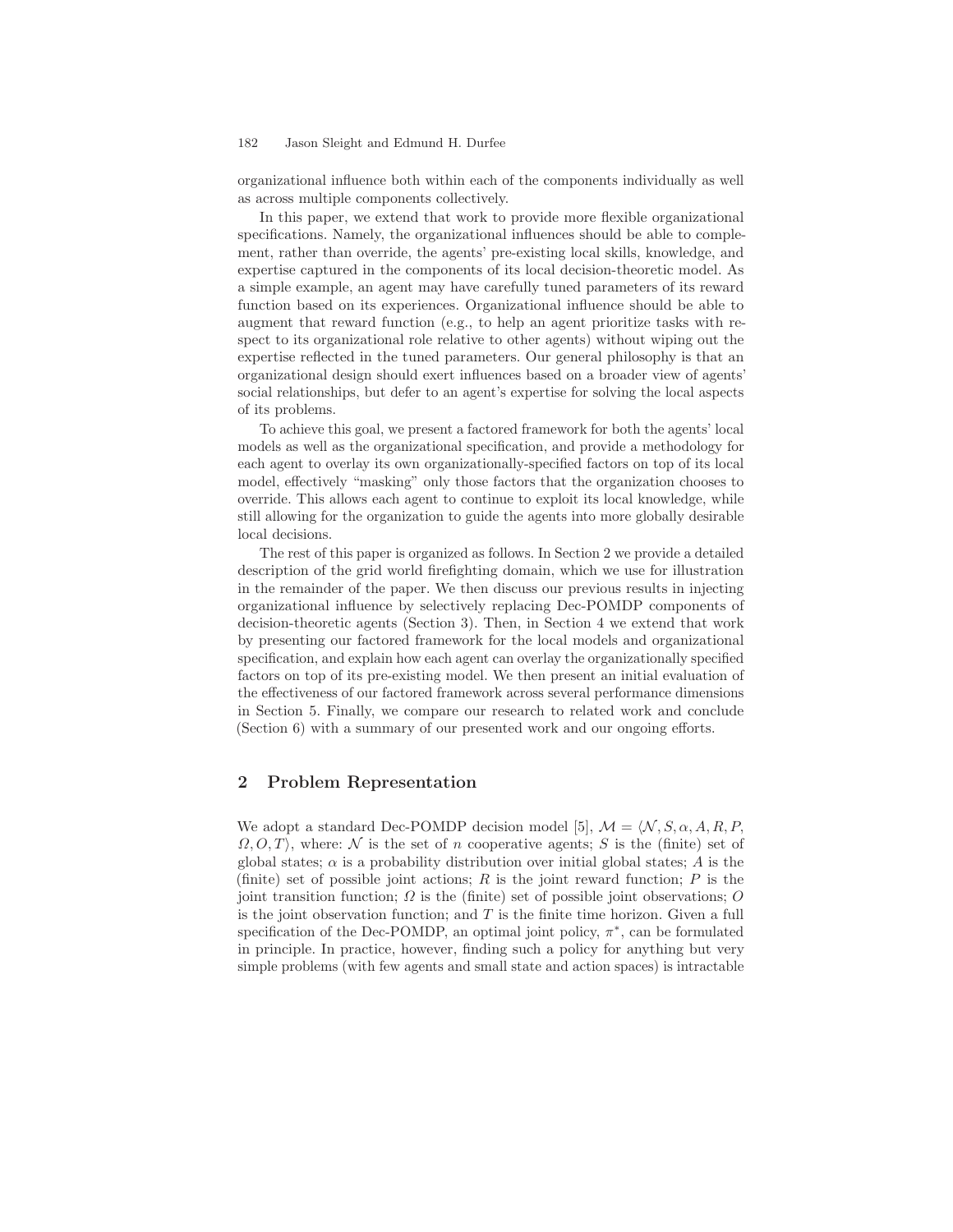[5], and even if found, executing such a policy is problematic because it generally assumes that all agents have the same beliefs about the global state.

For these reasons, multiagent approaches to solving such problems often assume that each agent possesses a local view of the joint problem. As is customary in that work, we assume that state is factored: every state is represented using the same set of  $m_S$  state features, such that  $S = F_1 \times \cdots \times F_{m_S}$ , where  $F_j$ is the finite set of possible values for state feature  $j$ . Each agent  $i$  has a local state representation  $S_i$  consisting of a subset of the  $m<sub>S</sub>$  features. We further adopt the common simplifying assumption of local full observability (each agent i can exactly observe the values of all of its local state's features)<sup>1</sup>. Given these assumptions, the local decision model  $\mathcal{M}_i$  of an agent i represents a local MDP,  $\mathcal{M}_i = \langle S_i, \alpha_i, A_i, R_i, P_i, T_i \rangle$ , where local rewards, transitions, actions, etc. are defined over the states in  $S_i$ . Each agent can use its local MDP to compute its (optimal) local policy  $\pi_i^*$  with respect to  $\mathcal{M}_i$ . The joint policy is then simply defined as  $\pi = \langle \pi_1^*, \pi_2^*, ..., \pi_n^* \rangle$ .

To illustrate a problem of this type, we use a simplified firefighting scenario, where firefighting agents and fires to be fought exist in a grid world (Figure 1). The global state consists of the locations of the agents and the locations and intensities of the fires. Figure 1 shows an initial global state, where the locations of agents A1 and A2 are shown, along with positions of each fire  $Fx$ , where x is the current intensity of the fire in that position. Additionally, there are varying degrees of delay in each cell,  $\delta_c \in [0,1]$ , which prevents movement into that cell in proportion to the degree of delay. In Figure 1, (H)igh, (M)edium, and (L)ow delay correspond to  $\delta$  equal 0.8, 0.5, and 0.0 respectively. The value of the delay in each cell is fully observable to each agent. Each agent has 6 actions: a NOOP action that makes no change to the world state; 4 possible movement actions (N, S, E, W) that move the agent one cell in the specified direction with probability  $1-\delta_{cdest}$  (and equates to a NOOP if there is no cell in that direction or delay prevents it from moving); and a fight-fire (FF) action that decrements by 1 the intensity of the fire in the agent's current location, if any, and otherwise behaves like a NOOP. Joint actions are defined as the aggregation of the agents' local actions. Movement actions are independent (agents can occupy the same location), but FF actions are not: the intensity of a fire only decreases by 1 even if multiple agents simultaneously fight it. The joint reward for the agents in a state prior to reaching T is the negative sum of the fires' intensities in that state. When the time horizon is reached, the problem episode ends, and the joint reward is 10 times the negative sum of the remaining fires' intensities, encouraging the agents to put all the fires out before the deadline.

An example of how agents might have local models of this joint model is the following. An agent's local state consists of its location, the locations and intensities of the fires, and the current delay in each cell. That is, it does not include the positions of other agents. Hence, its local action space only includes its 6 actions, and its local transition model will only model how its local actions affect

 $^{\rm 1}$  What follows can be extended to local partial observability with the usual impacts on complexity.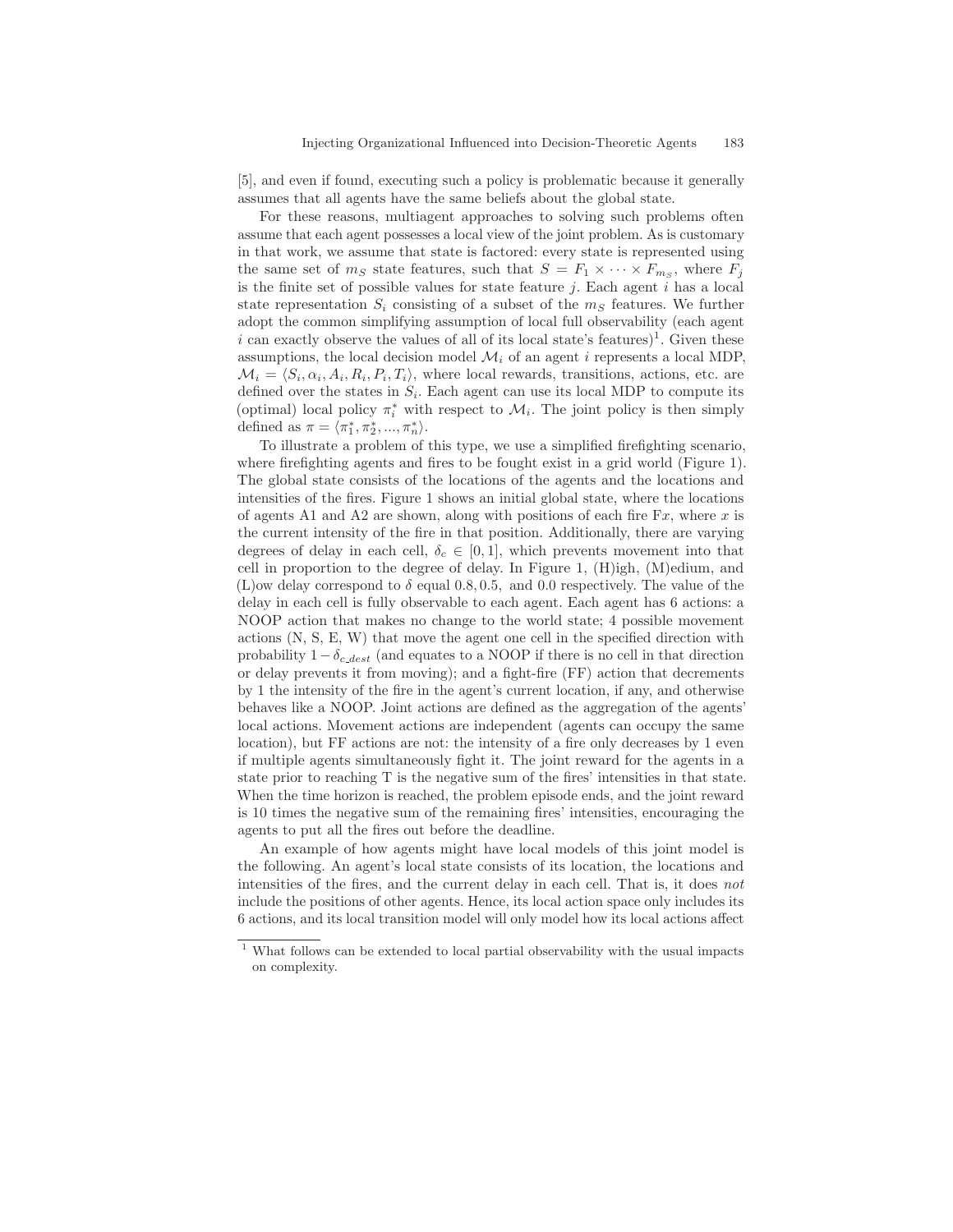|                     | M | н                   | M |   |                     |    |                |   | н |
|---------------------|---|---------------------|---|---|---------------------|----|----------------|---|---|
| F <sub>1</sub><br>M | н | н                   | M | м |                     | M. |                | M |   |
| M                   | н | A <sub>1</sub><br>M | н | н | F <sub>3</sub><br>M | н  | A <sub>2</sub> | М |   |
|                     |   |                     | M |   |                     | М  | M              |   |   |
|                     |   |                     |   |   |                     |    |                |   | н |

Fig. 1: Example initial state of a  $10\times5$  firefighting grid world. At is the position of agent i, and  $Fx$  indicates that there is a fire in that cell with intensity x. H, M, and L designate a high, medium, or low delay respectively in that cell.

its local state. Its local reward function is the same as the global reward function; note that in this case the sum of the agents' local rewards will overestimate the true (negative) reward. Its local finite time horizon is identical to the global finite time horizon, and its local initial state distribution is calculated by directly mapping the initial distribution of global states into the local state space. Given such a local model, each agent will formulate a local policy that would fight the fires optimally if the agent were alone in the world. Note that, in general, the joint policy formed by the combination of these optimal local policies will not itself be optimal. For example, in Figure 1, both agents will be drawn to the high intensity fire first and try to redundantly fight it rather than dividing up to fight the two fires concurrently.

# 3 Organizational Influence in Decision-Theoretic Agents

In [4], we demonstrated how the components of the Dec-POMDP model provide a way to systematically enumerate the dimensions of the organizational design space, at least for designs intended for decision-theoretic agents. Formally, let an organizational design be defined as  $\Theta = \langle \theta_1, \dots, \theta_n \rangle$  where  $\theta_i =$  $\langle S_{\theta_i}, \alpha_{\theta_i}, A_{\theta_i}, R_{\theta_i}, P_{\theta_i}, T_{\theta_i} \rangle$  is the local organizational model for agent *i*.  $\theta_i$  specifies the local state space, initial state distribution, action space, reward function, transition function, and finite time horizon  $(FTH)$  for agent i, when the agent is performing its role in organization  $\Theta$ . We make no restricting assumptions about symmetry among the agents' organizational specifications, but rather allow for arbitrary social structure that establish various roles and responsibilities (e.g., such as in [6, 7] among others), which are then expressed via the Dec-POMDP components. We now step through each of the components and discuss how each could be used to inject organizational influences.

Rewards: The idea of modifying local models to improve coordination is not new. In particular, a growing body of literature on *reward shaping* specifically looks at how agents' reward functions can be manipulated to bias agents into taking actions that benefit the collective [8, 9]. For example, reward shaping can lead an agent to establish conditions that have no (unshaped) local reward, but that enable other agents to then take actions that lead to high joint reward.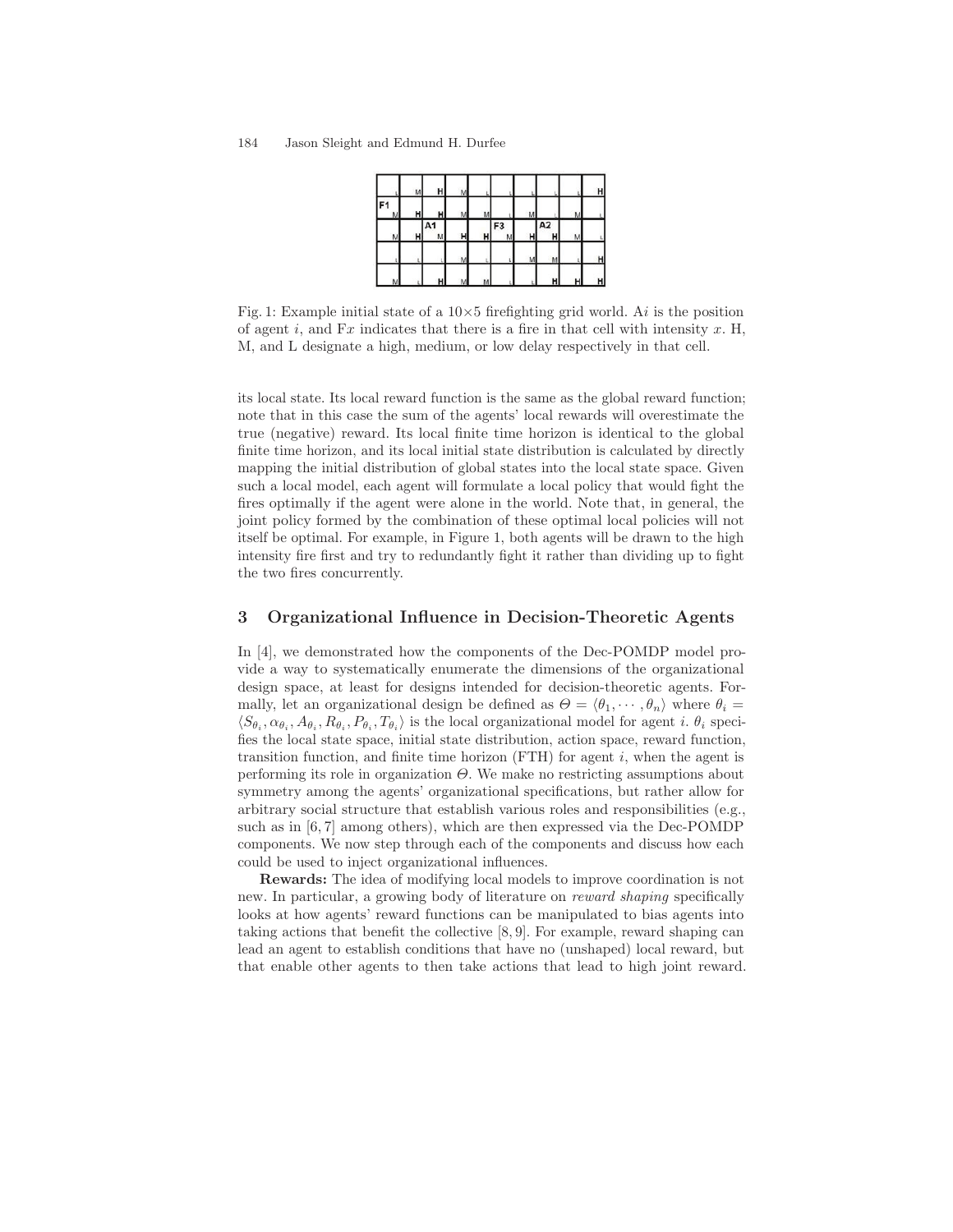Hence, one obvious dimension in the organizational design space is the space of alternative combinations of reward functions to assign to agents.

Transitions: While an organizational reward function can bias an agent's actions, it cannot inform other agents that those actions are now likely to be performed. For example, consider the situation where one agent can establish a condition that enables another to take actions which ultimately lead to high reward. The second agent might not perform necessary precursor actions because its local model indicates that the condition is unlikely to be established by default. The organization could give the second agent a modified transition function indicating that, given organizational influences elsewhere, the condition of interest is now more likely to be established. Hence, besides reward functions, transition function modification is another dimension of organizational design.

Actions: Without specialized optimizations during policy creation, organizational shaping of reward and/or transition components will not reduce the size of the agents' local policy spaces, but only their decisions about which of those policies are optimal. Redesigning some of the other components of an agent's decision model, however, can achieve another objective often attributed to organizational influence, which is to simplify an agent's reasoning. For example, the organizational design might associate different roles with different agents and thus induce agents to specialize in the possible actions they perform. The design can give an agent a reduced action specification that constrains its choices in some (or all) states. Chosen well, such restrictions not only help agents pursue complementary policies, but simplify planning for each. Like reward shaping, encoding organizational influence as constraints on behavior is a familiar approach in the literature [2].

States: In a factored state representation, the organizational design could recognize that there are features that an agent can sense that are unnecessary to represent given the organization. In our running firefighting example, for instance, the organizational design might capture that some (distant) fires need not be modeled by an agent at all (because they are the responsibility of other agents), thereby simplifying its local decision problem. Further, the organizational design might purposely augment an agent's local state representation with new features, where the design recognizes that those features are crucial to distinguishing between states that otherwise would look locally identical. For instance, in our running example, to improve coordination the design might require that each agent tell the others which fire it is now working towards extinguishing. Such augmentations must be done with caution, however, as we will see in Section 4.3.

Initial State and FTH: Finally, an organization can also influence an agent's behavior through  $\alpha_{\theta_i}$  and  $T_{\theta_i}$ . In the firefighting scenario, an organization could, for example, initially position the firefighters at particular locations and reflect the influence on initial state correspondingly. Similarly, by shaping the rewards, transitions, and actions of the various agents, the organizational design might determine that the improved parallelism from coordination means that agents can safely reason over shorter time horizons. Alternatively, the design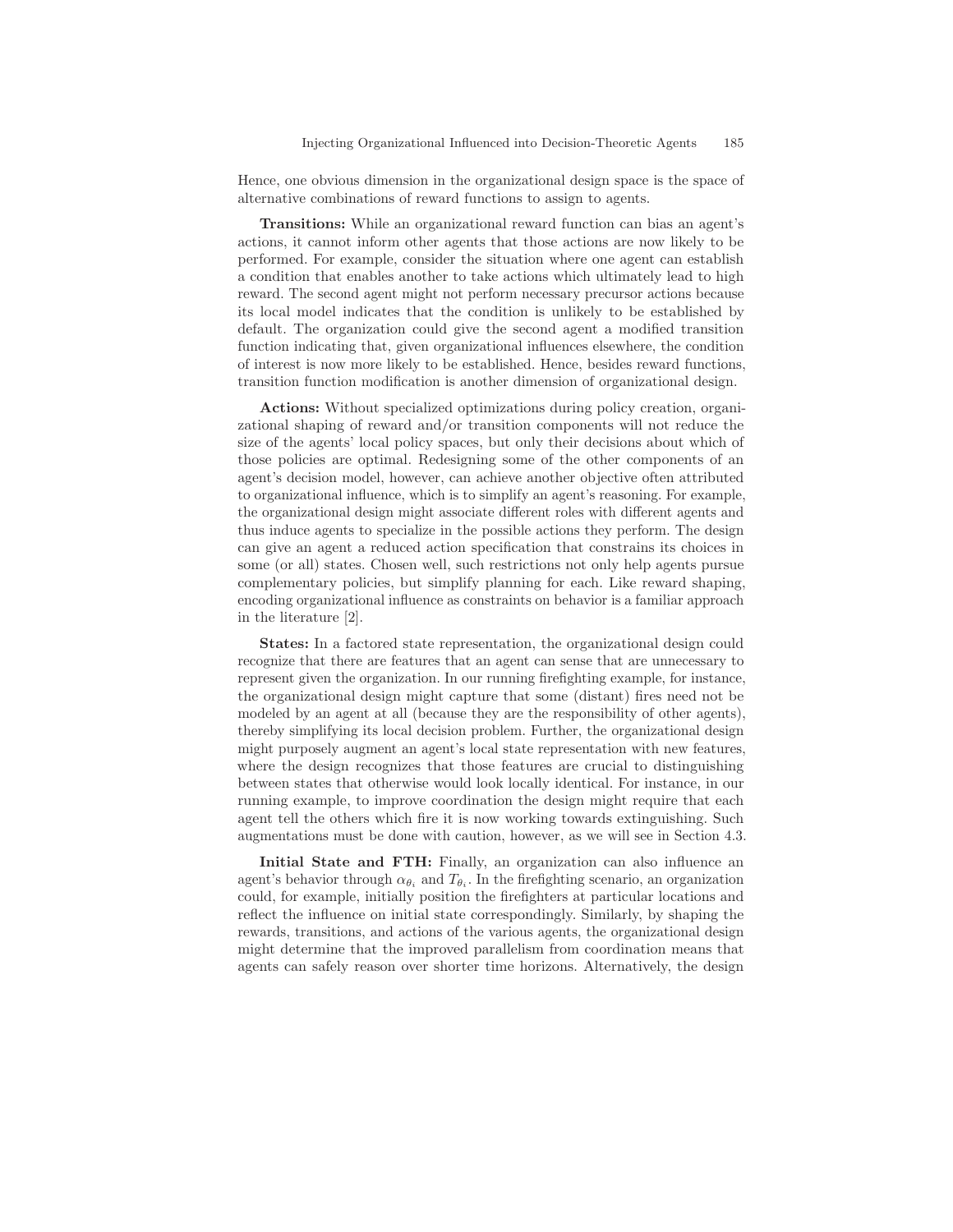might improve coordination by increasing  $T_{\theta_i}$  for the agents, effectively asking them to be less myopic.

#### 3.1 Empirical Results

We now briefly summarize aspects of our experimental evaluation given in [4], which uses the problem formulation already described (Section 2), in terms of state features, agents' actions, their transitions, and joint reward function, but uses 10 cooperative agents and 10 fires on a  $25\times10$  grid. Fires are distributed uniformly randomly over the entire grid, with intensities drawn uniformly from  $\{1, 2, 3\}$ . The experiments from [4] did not model delay (i.e.  $\forall c, \delta_c = 0$ ), however it is used in our new experiments (Sections 4, 5). As we discovered in our initial experiments, the initial locations of the agents can favor, or disfavor, some organizational designs. Thus, in our experiments, we consider two extreme cases of initial locations for the agents: where they are evenly spread around the environment; and where they are clustered at the center of the grid. These environments represent the best and worst case for the baseline local behavior respectively.

To understand the impact of designing along different dimensions, we implemented largely the same organizational structure using the different model components. Each organization assigns each agent its own primary and secondary region of responsibility – in which agents are responsible for fighting fires – by exerting influence in the designated model component (e.g., **ActionOrg** influences the agents' local action spaces, **RewardOrg** their local rewards, etc.). The Local Baseline does not exert any organizational influence, while FullOrg exerts influence over every model component.

To test the degree to which an organizational design provides long-term benefit to a multiagent system, we ran each of these fixed organizational designs over a large number of randomly-generated problem instances, where each instance is an episode that begins with a randomized configuration of fires and ends when the time horizon is reached. By the luck of the draw, some problem instances might be well suited to one organization over another. We focus on aggregate performance over many episodes not only to smooth out the randomness of the instances but moreover to identify an organization's effectiveness over the long term, due to the assumption that organizational design has a high cost that is amortized over time. A well-designed organization is one that improves long-term joint reward while also simplifying each agent's local planning problem.

Table 1 summarizes results of some experiments and confirms intuitions. As others have discovered, reward shaping can be a powerful tool for increasing the expected joint reward; however, it does not generally reduce the agents' computational efforts. Shaping the transition functions can also yield a large increase in the expected reward, but can substantially increase the agents' computational costs. We also observe that constraining the agents' action or state spaces can greatly simplify the agents' decision problems and also increase the expected joint reward. Finally, with FullOrg, we observe that the organizational influences in the components are not completely redundant, as it is largely possible to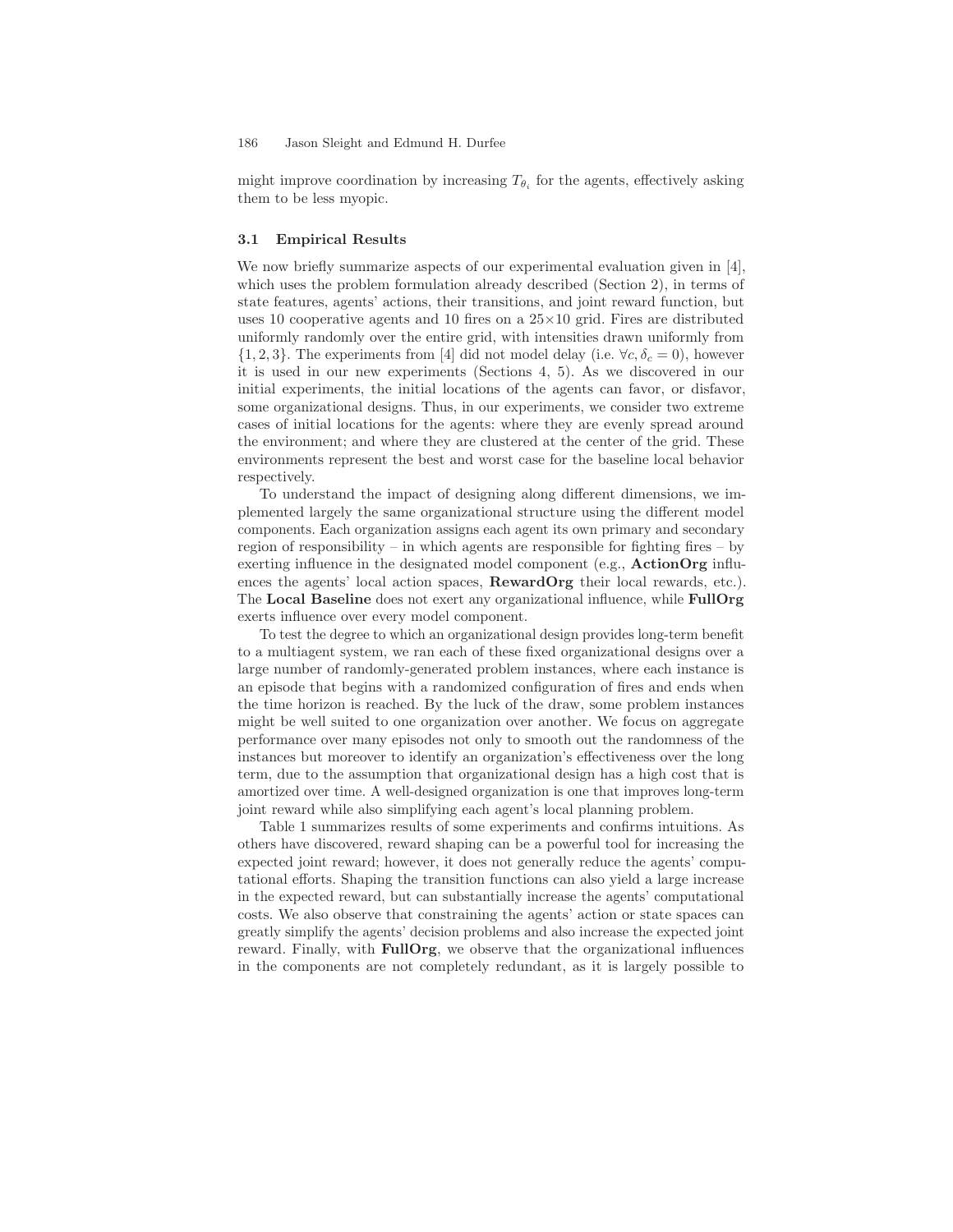|                      | Initially Spread |       | $\parallel$ Initially Clustered $\parallel$ |  |       |  |
|----------------------|------------------|-------|---------------------------------------------|--|-------|--|
|                      |                  |       | Reward CPU Time Reward CPU Time             |  |       |  |
| Local Baseline       | $-107.40$        | 1646  | $-436.7$                                    |  | 10912 |  |
| RewardOrg            | $-91.45$         | 1817  | $-242.0$                                    |  | 11051 |  |
| <b>TransitionOrg</b> | $-85.14$         | 14606 | $-222.5$                                    |  | 10859 |  |
| ActionOrg            | $-94.14$         | 551   | $-264.5$                                    |  | 621   |  |
| <b>StateOrg</b>      | $-94.14$         | 1237  | $-254.4$                                    |  | 1588  |  |
| FullOrg              | $-87.51$         | 5476  | $-250.4$                                    |  | 2652  |  |

Table 1: Mean results for expected reward and CPU time to create policy (ms).

obtain the additive benefits of each of the other organizations. While the above highlights our results, more details and explanations can be found in [4].

## 4 Factored Framework

The organization instantiations just described were formed by replacing one or more components of the agents' local models with components provided by the organizational design. While doing so has demonstrated effectiveness, as previously argued it risks "throwing out the baby with the bath water" by potentially overwriting hard-gained expertise of an agent. Our solution to this problem is to factor both the environmental model and the organizational specification. By doing so, the organizational specification can include (and overwrite) only those factors related to inter-agent coordination, and leave alone factors associated with agents' local expertise. By overlaying the organizationally-specified factors on top of its local model, an agent can use the augmented model to make its more subtly organizationally-influenced local decisions.

#### 4.1 Factoring the Local Models

Factoring local MDPs is not a new idea (e.g., [10, 11] among others), and provides a method to exploit the independencies within the model's structure to reduce the effective size of the decision problem and its representation. Here, however, our motivation for factoring the local MDP is to divide the model into pieces so that an organizational design can influence only those pieces related to inter-agent coordination. This leaves the remainder of the model untouched, and allows an agent to utilize its local expertise for completing tasks.

We adopt a common factoring scheme and define the local model for agent  $i$ as  $\mathcal{M}_i = \langle S_i, \alpha_i, A_i, R_i, P_i, T_i \rangle$ , where:

- $-S_i$  is the finite set of local states. Local state is factored into  $m_s$  factors,
- $S_i = F_{i_1} \times F_{i_2} \times \cdots \times F_{i_{m_s}}$  where  $F_{i_j}$  is the domain for local state factor j.  $-\alpha_i = \langle \alpha_{i_1}, \cdots, \alpha_{i_{m_\alpha}} \rangle$  where  $\alpha_{i_j} : (\times_k F_{i_k}) \to [0, 1]$  specifies the *j*th component of  $m_{\alpha}$  local initial state distribution factors. Assume each state factor appears in exactly 1  $\alpha_{i_j}$  (i.e. the state factors are partitioned across the  $\alpha_{i_j}$ 's).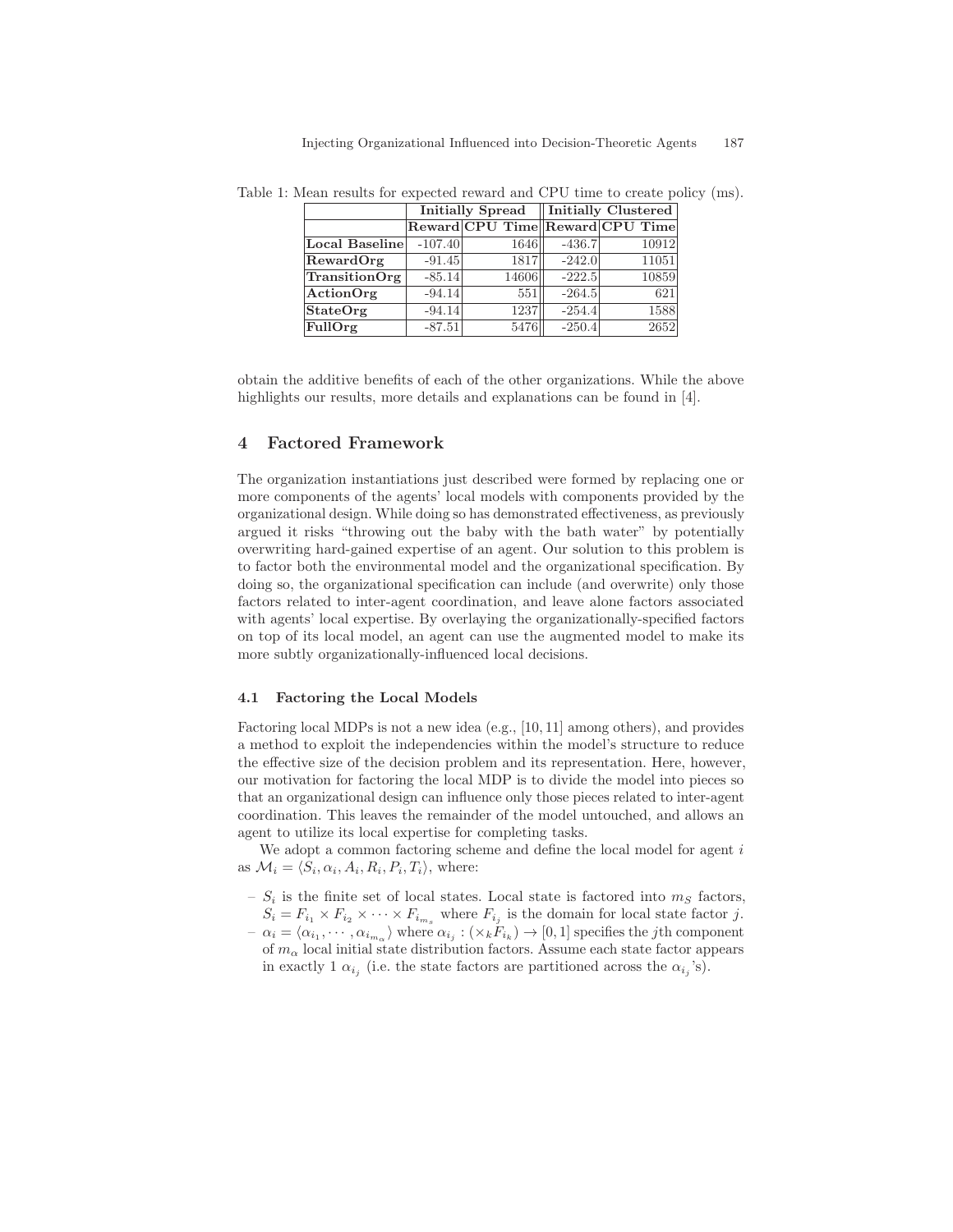#### 188 Jason Sleight and Edmund H. Durfee

- $-A_i$  is the finite set of  $m_A$  local actions,  $A_i = \{a_1, \dots, a_{m_a}\}\$ . Assume that all actions are primitives, and thus they cannot be factored further.
- $-R_i = \sum_{j=1}^{m_R} R_{i_j}$  where  $R_{i_j} : (\times_k F_{i_k}) \times A_i \to \mathbb{R}$  is the jth factor of  $m_R$  local reward function factors. Unlike with the initial state distribution, a state factor may contribute to multiple local reward factors.
- $P_i = \langle P_{i_1}, \cdots, P_{i_{m_p}} \rangle$  where  $P_{i_j} : (\times_k F_{i_k}) \times A_i \times (\times_{k'} F_{i_{k'}}) \rightarrow [0, 1]$  specifies the j<sup>th</sup> factor of  $m_P$  local transition function factors. Assume that each state factor appears in the target of exactly 1  $P_{i_j}$  (the k' indices), but may appear in the source of multiple  $P_{i_j}$  (the k indices).
- $T_i \in \mathbb{R}$  is the finite time horizon.

Figure 2 presents an example  $\mathcal{M}_i$  for the firefighting grid world domain at a time  $t$  as a dynamic Bayesian network (DBN), a common tool for depicting factored MDPs. The local state factors are time  $(TIME)$ , the agent's current position (POS), the intensity of fires in each of the C cells  $(INT_c$  for cell c), and the delay conditions in each cell  $(\delta_c$  for cell c). The fire intensity factors together with the time determine the local reward factors, each of which is the negative intensity of the fire at that location and 10 times that amount if the time is equal to the finite time horizon. There are four local transition factors, the first  $(P_{i_0})$ increments the time every step. The second  $(P_{i_1})$  decrements a fire's intensity if the agent performs the fight fire action in that cell. The third  $(P_{i_2})$  changes the agent's position depending on the agent's current position, action, and delay conditions. Finally, the fourth  $(P_{i_3})$  updates delay conditions in each cell.

#### 4.2 Factoring the Organization

We now turn to factoring the organization. As with the local models, we want to factor the organization into pieces so that the organizational design only impacts those factors related to an agent's role in inter-agent coordination. Unlike with the local models, however, here we need to express the changes being made to the model as opposed to an entire model. There are three types of changes an organizational design might wish to convey: changing a factor, for example altering a transition factor to account for other agents being responsible for fighting fires in some geographic regions; adding a new factor, for example a new reward factor for being located in a region of responsibility; or blocking a factor, for example ignoring distant fires' intensities in the state features. Figure 3 shows this particular organization for the running firefighting example. Shaded regions indicate factors that are organizationally added or altered, while lightly dotted regions indicate factors that are organizationally blocked (and thus ignored).

Our organizational specification includes two sets of factors: those to be added (or altered) and those to be blocked. We do not need to explicitly distinguish factors that are replacing existing factors from those that are completely new, since the organization is overlaid on top of the agent's existing model (discussed in Section 4.3). We formally define an organization  $\Theta = \langle \theta_1, \cdots, \theta_n \rangle$ , where  $\theta_i$  is the organizational component for agent i, defined as  $\theta_i = \langle \{F_{i_j}^{\Theta}\}, \{\bar{F}_{i_j}^{\Theta}\}, \{\alpha_{i_j}^{\Theta}\},\{\alpha_{i_j}^{\Theta}\}\rangle$  $A_i^{\Theta}, \bar{A}_i^{\Theta}, \{R_{i_j}^{\Theta}\}, \{\bar{R}_{i_j}^{\Theta}\}, \{P_{i_j}^{\Theta}\}, T_i^{\Theta}\rangle$ , where: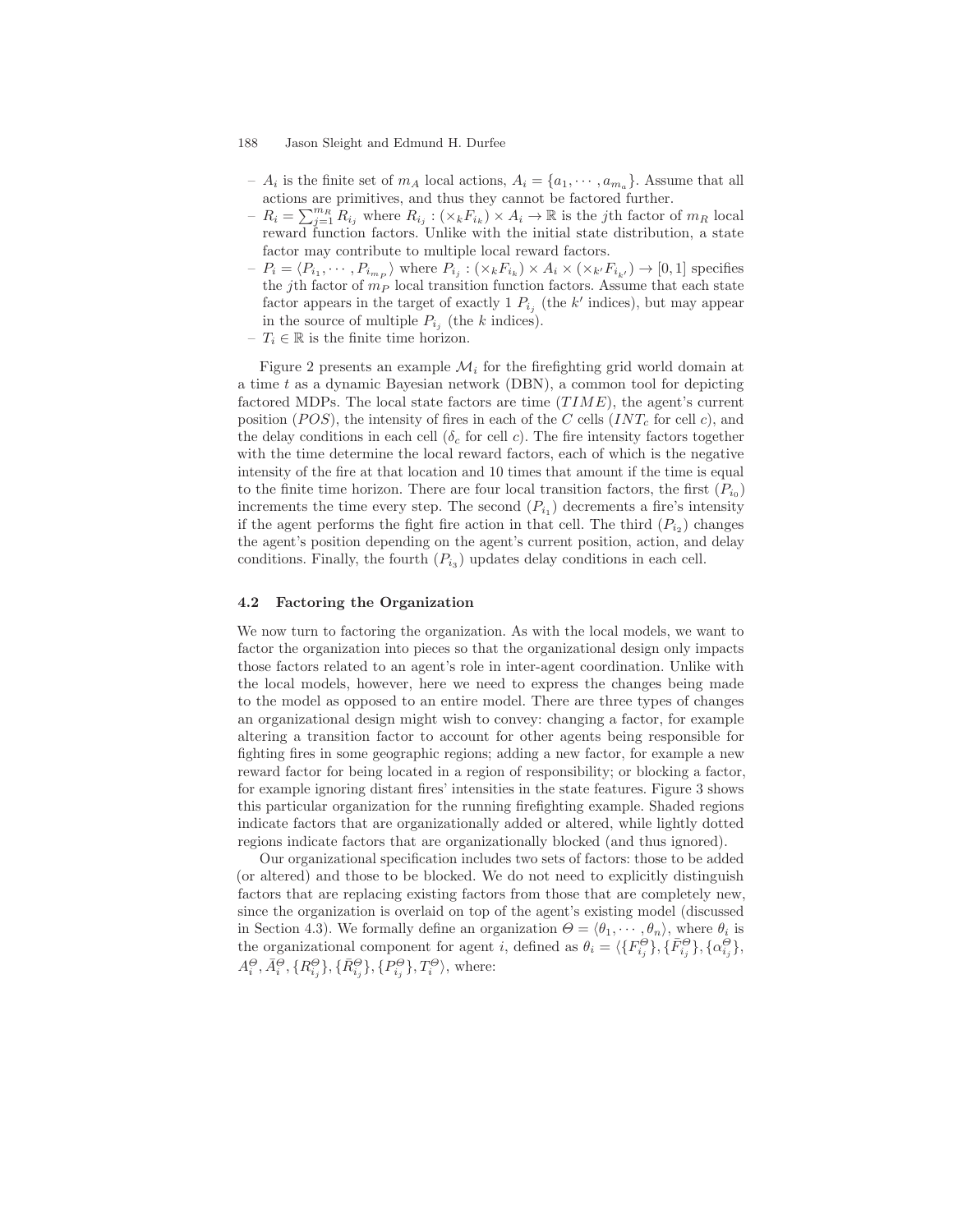

Fig. 2: An example model for agent  $i$  for the firefighting grid world domain at a time t represented as a dynamic Bayesian network.

- $\{F_{i_j}^{\Theta}\}, \{\bar{F}_{i_j}^{\Theta}\}$  specify the sets of local state factors organizationally added and blocked from the agent's model respectively. We assume that these two sets are consistent such that no factor appears in both sets,  $\{F_{i_j}^{\Theta}\}\cap \{\bar{F}_{i_j}^{\Theta}\}=\emptyset$ .
- $-\{ \alpha^{\Theta}_{i_j} \}$  is the organizational augmentation for the local initial-state distribution.  $-A_i^{\Theta'} = \{a_{i_j}^{\Theta}\}, \bar{A}_i^{\Theta} = \{\bar{a}_{i_j}^{\Theta}\}\$  specify the sets of local actions organizationally added and blocked respectively. We assume that these two sets are consistent such that no action appears in both sets,  $A_i^{\Theta} \cap \overline{A}_i^{\Theta} = \emptyset$ .
- $\{R_{i_j}^{\Theta}\}, \{\bar{R}_{i_j}^{\Theta}\}$  specify the sets of local reward factors organizationally added and blocked from the agent's model respectively. We assume that these two sets are consistent such that no factor appears in both sets,  ${R_{i}^{\Theta}}\} \cap {R_{i}^{\Theta}} = \emptyset$ .  $- \{P_{i_j}^{\Theta}\}\$ is the organizational augmentation for the local transition function.
- $-T_i^{\Theta}$  is the organizational finite time horizon.

Note that  $\{\alpha_{i_j}^{\Theta}\},\{P_{i_j}^{\Theta}\},\$  and  $T_i^{\Theta}$  do not have "blocked" counterparts like the other components. This is because an agent must always have a model of this information or its decision-making process is under-defined. For example, each state factor must be included in exactly one transition factor, otherwise, what should happen to it upon taking an action? It could be treated as a constant and not change; however, this effectively defines a transition function–as does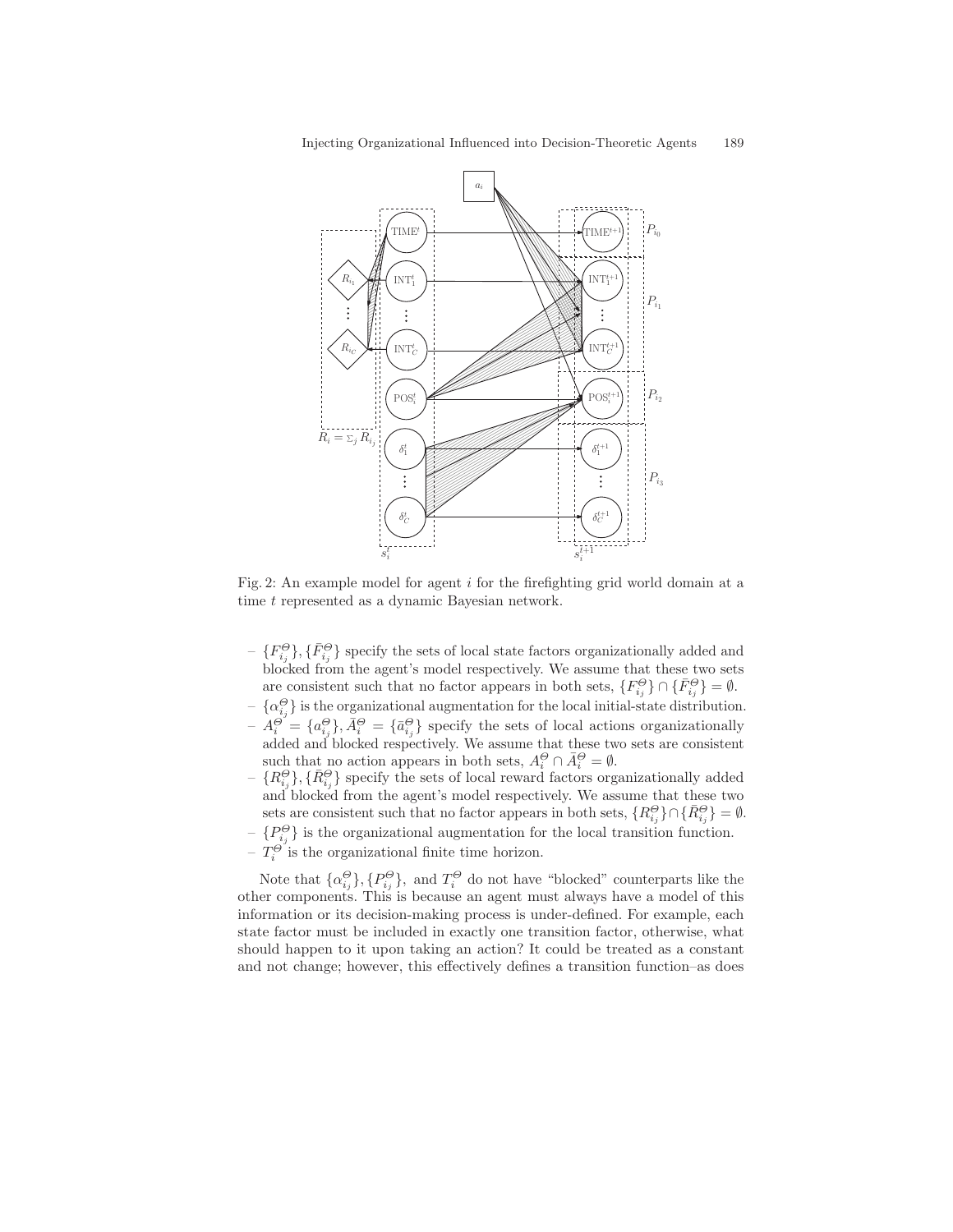

Fig. 3: An example organizational augmentation to the DBN from Figure 2. Shaded regions indicate factors that were organizationally altered or added, while dotted regions indicate factors that were organizationally blocked.

any other "default" solution. Therefore, if an organizational design wishes to block a local transition factor, it should also include a replacement transition factor to prevent the agent's augmented model from becoming under-defined. This is equivalent to altering the transition factor, and thus being able to block a transition factor is unnecessary.  $\{\alpha_{i_j}^{\Theta}\}\$  and  $T_i^{\Theta}$  have analogous reasoning for not including their "blocked" counterparts.

## 4.3 Overlaying the Organization onto the Agents' Models

In general, each agent overlays its organizational model,  $\theta_i$ , onto its pre-existing local model,  $\mathcal{M}_i$ , by following organizational influences where provided, and otherwise utilizing its local factors. This methodology stems from the philosophy that the organizational design represents a more globally-aware viewpoint than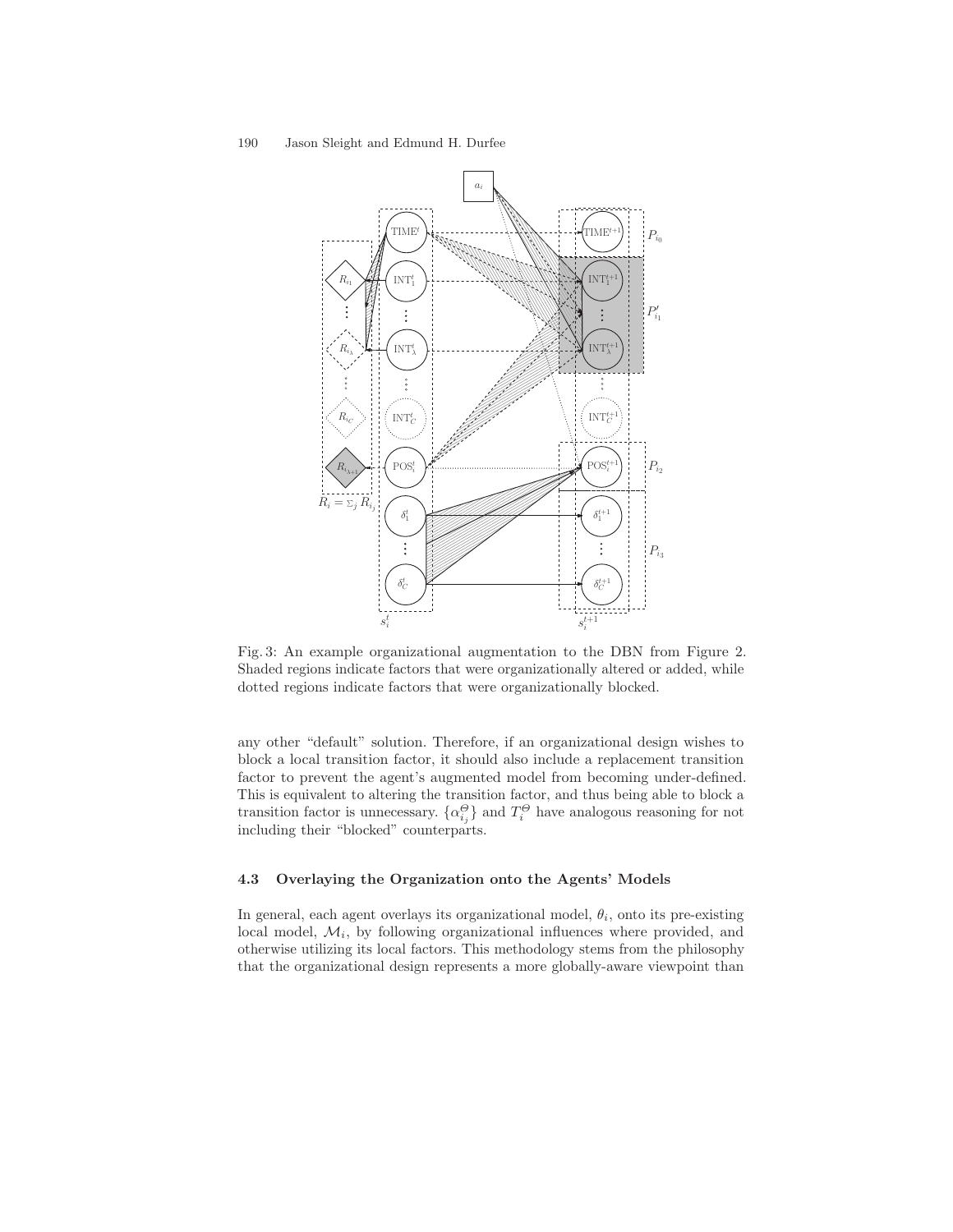the individual agent has (although need not be a complete global view<sup>2</sup> ). As such, the organizational design process should better know which factors should be organizationally influenced, and the agents should abide by its influences. However, we also point to work on organizationally adept agents  $[4, 12]$ , in which the agents reason about the effectiveness and appropriateness of their organization, and revise their organization to be better suited to their current environment, where this overlay process is overruled by dynamic adjustments.

Procedurally, each agent independently overlays its received organizational specification onto its local model to create its augmented model as follows. If the organization specifies a factor, then the agent uses it (replacing any corresponding local factor as necessary). If the organization blocks a factor, then the agent ignores the corresponding local factor and does not use it during its planning process. Finally, if the organization does not specify anything about an agent's local factor, then the agent uses its local factor.

Since we cannot assume that an entity creating the organizational design has complete knowledge about any of the agents (otherwise it could redundantly specify the agents' local expertise in  $\Theta$ ), it is possible that the organizational design blocks a factor that the agent does not have a model of. Such circumstances are easily resolved, however, since the organization is essentially blocking a factor from being modeled that wasn't being locally modeled anyway.

However, it is also possible for the organizational design to add a new factor that an agent is incapable of modeling (e.g., due to limitations in its sensor or actuator capabilities). For example, in the firefighting domain, an organizational design could indicate that an agent must model the current wind direction by including it within  ${F_{i,j}^{\Theta}}$ . However, if the agent does not have a sensor to measure the wind direction, then how should it proceed? One naïve option would be to simply disregard that factor of the organizational specification. However, this is prone to a cascading effect, for example when reward and transition factors are dependent on state factor values, and could create inconsistencies among the organizational influences being exerted. Another option, which we assume here instead, is that the agent must inform the process providing the organizational design that it is incapable of modeling certain factors. The organization can then be redesigned to not include those factors. This procedure can iterate until a model-able design is devised, thus ensuring that the organization as implemented by the agents remains in a consistent and complete state. It remains an open question as to how this procedure might be efficiently performed or if it is assured that a model-able design can be converged upon.

# 5 Evaluation

We return to our firefighting example to illustrate the advantages of an organizational design selectively overwriting parts of components using the factored

<sup>&</sup>lt;sup>2</sup> We are agnostic about the specifics of whom creates these influences (e.g. it could be a supervisor, peer, distributed process, etc.) provided the design stems from a more global viewpoint than the agent possesses.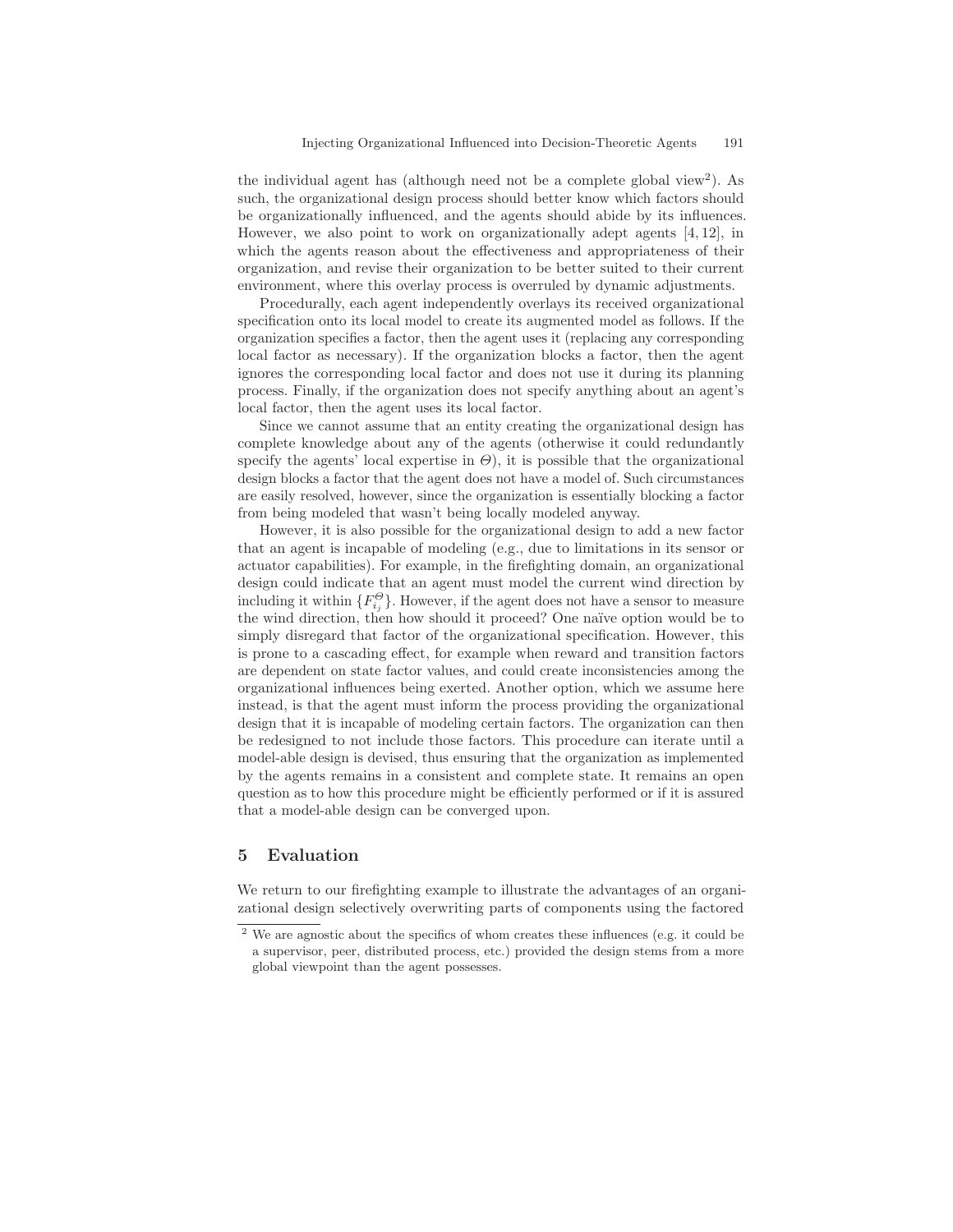

Fig. 4: Policies created by each of our frameworks in the given initial state and the expected reward,  $E(R)$ , obtained from executing those policies.

framework. Figure 4a repeats the simple firefighting problem given in Figure 1 including the current delay status of each location which is known by both agents. Figure 4b portrays the behaviors of the agents without any organizational design: they both (redundantly) fight the high intensity fire, and then both (redundantly) fight the other fire (expected reward  $E(R) = -48$ ). Figure 4c shows what happens with an unfactored organizational design, where the design uses long-term average delays in the transition function it gives to agents, overwriting the agents' better knowledge of the current delays in each location  $(E(R) = -33)$ . Finally, Figure 4d shows the paths agents take with the factored organizational design, replacing parts of agents' transition models to help agents avoid redundancy, but preserving parts of agents' local transition models that encode current delay statuses  $(E(R) = -28)$ . The resulting behaviors look indirect, but follow low-delay paths that in expectation are faster, allowing agents to achieve 15% higher  $E(R)$ .

Our primary contribution of this paper is to provide a methodology for an organization to augment, rather than replace, the agents' pre-existing knowledge, skills, and expertise. As just illustrated, our factored model achieves this goal by allowing an organizational design to only specify the model factors related to inter-agent coordination, and to defer to the expertise of agents themselves regarding details of task execution. However, a more thorough evaluation requires examining the effectiveness of our factored framework in several other distinct dimensions. In particular, some dimensions of interest include: expressive power; expected reward; specification compactness; organizational design space size; and ease and flexibility of use for agents. We are embarking on trying to perform quantitative evaluations on some of these dimensions. As a preliminary step towards this, in what follows we provide several qualitative insights drawn from conceptual analysis and intuitive reasoning.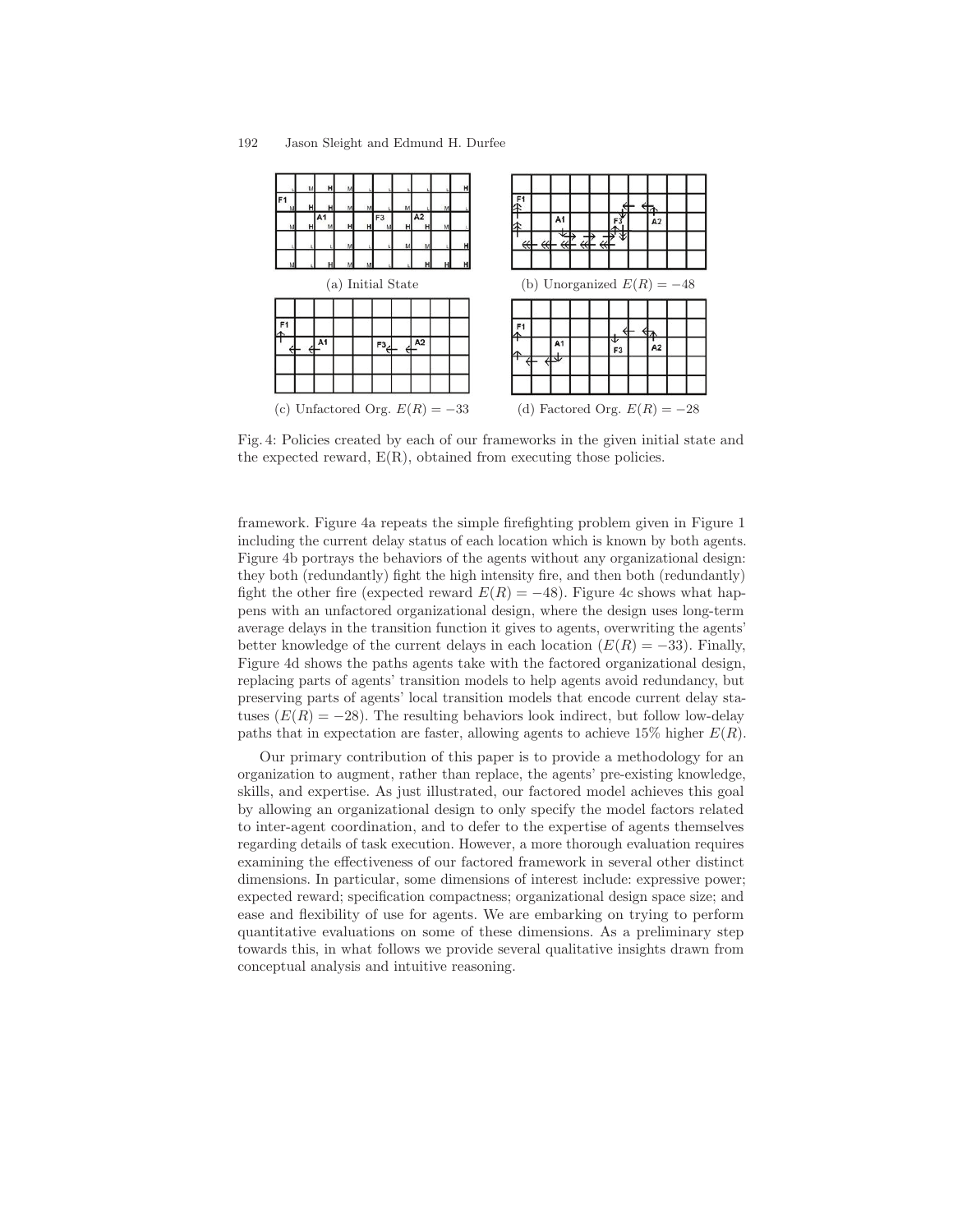Expressive Power: Since the organizational design could include every factor in the agents' models within the organizational specification but could also specify only a subset of those factors, the expressive power of our factored framework is strictly greater than that of the unfactored framework. That is, all organizations that could be specified with the unfactored framework can be specified in the factored framework; however, the converse is false.

Expected Reward: The difference in expected reward from using our factored framework as compared to our unfactored framework is dependent on the problem domain. Specifically, the expected reward from using our factored framework will increase by the exact amount that having the additional local agent knowledge would increase the expected reward. This amount can vary drastically from not mattering at all (i.e. the organizational design process knew everything about the task environment and inter-agent behaviors) to being crucially essential (i.e. the organizational design process knew nothing). In general, however, we expect that most domains will lie between these extremes; for example, the problem in Figure 4 attains a modest 15% improvement thanks to the factoring.

Specification Compactness: Since an organizational design need only specify the factors that it intends to influence (which is a weak subset of the entire organizationally augmented model), it is clear that the organizational specification size will be no larger than that of the unfactored framework. The exact amount of reduction will be largely determined by the proportion of factors being organizationally influenced; however, it is worth noting that there will likely not be a linear correspondence between proportion of factors being influenced and proportion of total specification size relative to the unfactored framework. That is, the factored framework inherits the typical benefits of a factored model whereby independence between factors can greatly reduce the specification size. As such, even if the factored organizational model includes a large proportion of the factors, it is possible that the total specification size is still greatly reduced as compared to the unfactored framework. The degree of specification size reduction is thus not only dependent on the proportion of factors being influenced, but also upon the degree of coupling between those factors and the remainder of the model. Environments with tightly-coupled factors will result in larger specification sizes (although no larger than the unfactored specification), while environments with loosely-coupled factors will yield smaller specification sizes.

Organizational Design Space Size: Since we make no assumptions about how many or which factors will be organizationally influenced, the organizational design space can become exponentially larger in the worst case. That is, in addition to specifying appropriate values for the factors being influenced, the organizational design process must now also decide which factors should be included in the organizational specification. In the worst case, this means the organizational design space includes an organization for every possible subset of factors. However, if the subset of appropriate factors is (heuristically) known, then the organizational design space could be greatly reduced due to only having to design those factors being included in the organizational specification. In general, every factor that is not included in the specification will yield an exponential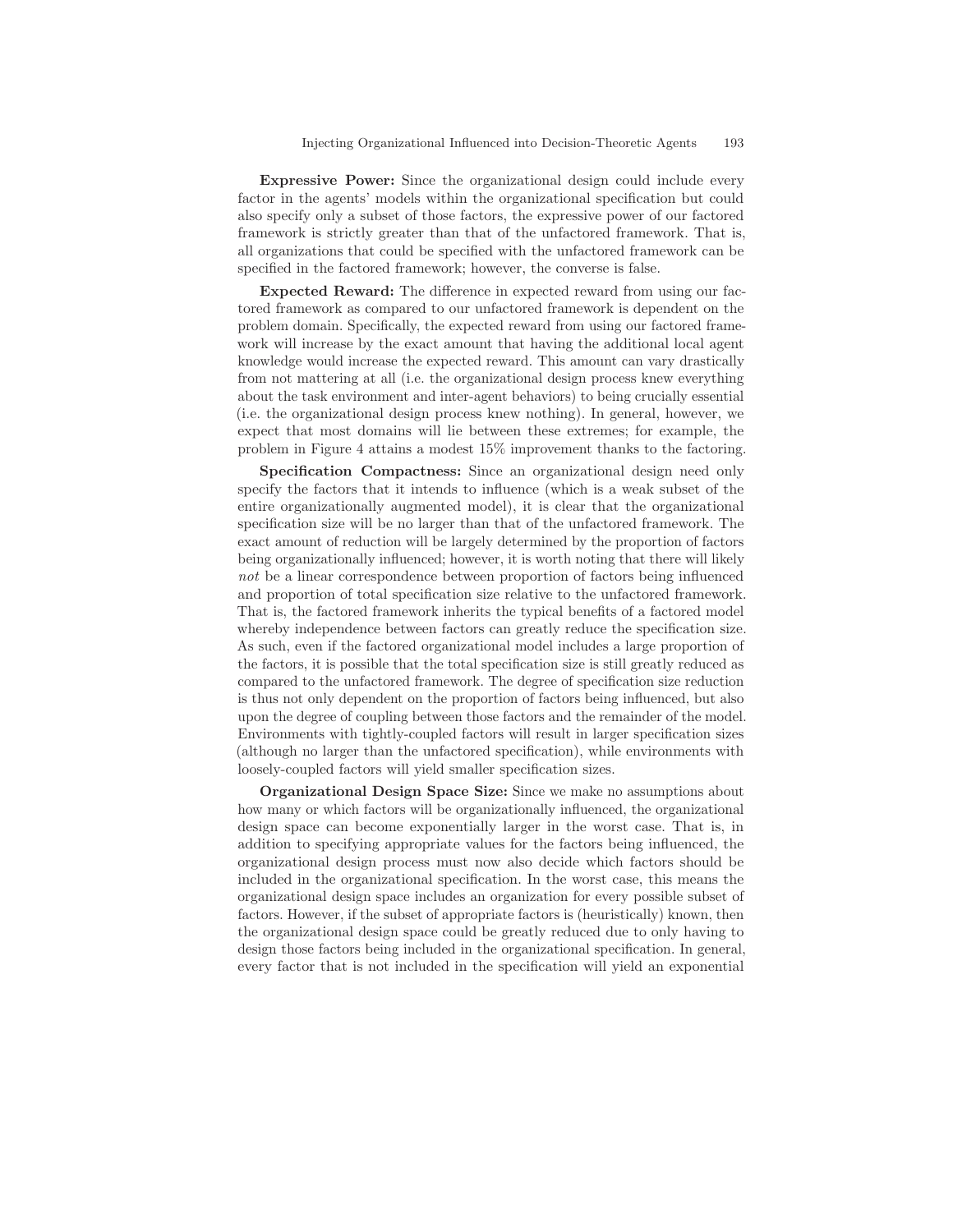#### 194 Jason Sleight and Edmund H. Durfee

reduction in the organizational design space size; however, as with the specification size reduction, the exact degree of organizational design space reduction also depends on the degree of coupling between the factors. Quantitatively evaluating the precise effects on the organizational design space thus remains an open challenge due the need to first create a more algorithmic method for designing organizations for decision-theoretic agents.

Usage by Agents: The methodology presented in Section 4.3 is clearly a more complex process for the agents than simply using a new, complete local model supplied by the organization. Each agents is now required to overlay a subset of factors onto its existing local model, and to reason about if those factors align with what it is internally capable of modeling. However, this increased complexity also allows for greater flexibility. For example, using the factored framework allows an agent to selectively adopt/reject portions of the organizational design. With organizationally adept agents (OAAs) [4, 12], the agents could decide to change or abandon only part of their organization (e.g., the portions that are not functioning as anticipated), leaving other parts untouched. Such adaptations must be done with care, however, as it is also possible that this could create a cascading effect, such as if the organizational design has correlated factors, but only one of those factors is altered by the OAAs. Quantitatively evaluating the benefit of this flexibility thus remains an open challenge since the current OAA mechanisms to agree on modifying their organization need to be extended to reason about issues of interdependencies among different factors.

# 6 Related Work and Conclusions

Much of the literature in multiagent organization design and specification concentrates on formulating organizational modeling languages (OMLs), such as  $MOISE^+$  [6] and OMNI [7], among a variety of others. Though the specifics of these OMLs vary, they generally emphasize specifying an agent organization at an abstract level in terms of roles, role relationships/interactions, norms, etc. They also tend to be agnostic about how an agent would map the abstract specification into its internal reasoning processes. Hence, our work here complements the OML research, helping to bridge the gap between modeling and implementation by identifying opportunities and limitations in social structures that can be meaningfully mapped into influences over decision-theoretic agents.

In another line of work, there has been extensive research on factoring decisiontheoretic models [10] and efficient solution algorithms for finding policies in factored models [11]. While our work utilizes that research as a baseline for factoring the agents' local models, we extend that framework by incorporating organizational influences. As was the case for OMLs, our work can be seen as complementary to the factored MDP work, bridging the gap between low-level implementation research and the higher-level organizational models.

In this paper we have briefly described our previous findings [4] in injecting organizational influences within the various model components of a decisiontheoretic agent. We intuitively described and empirically demonstrated how